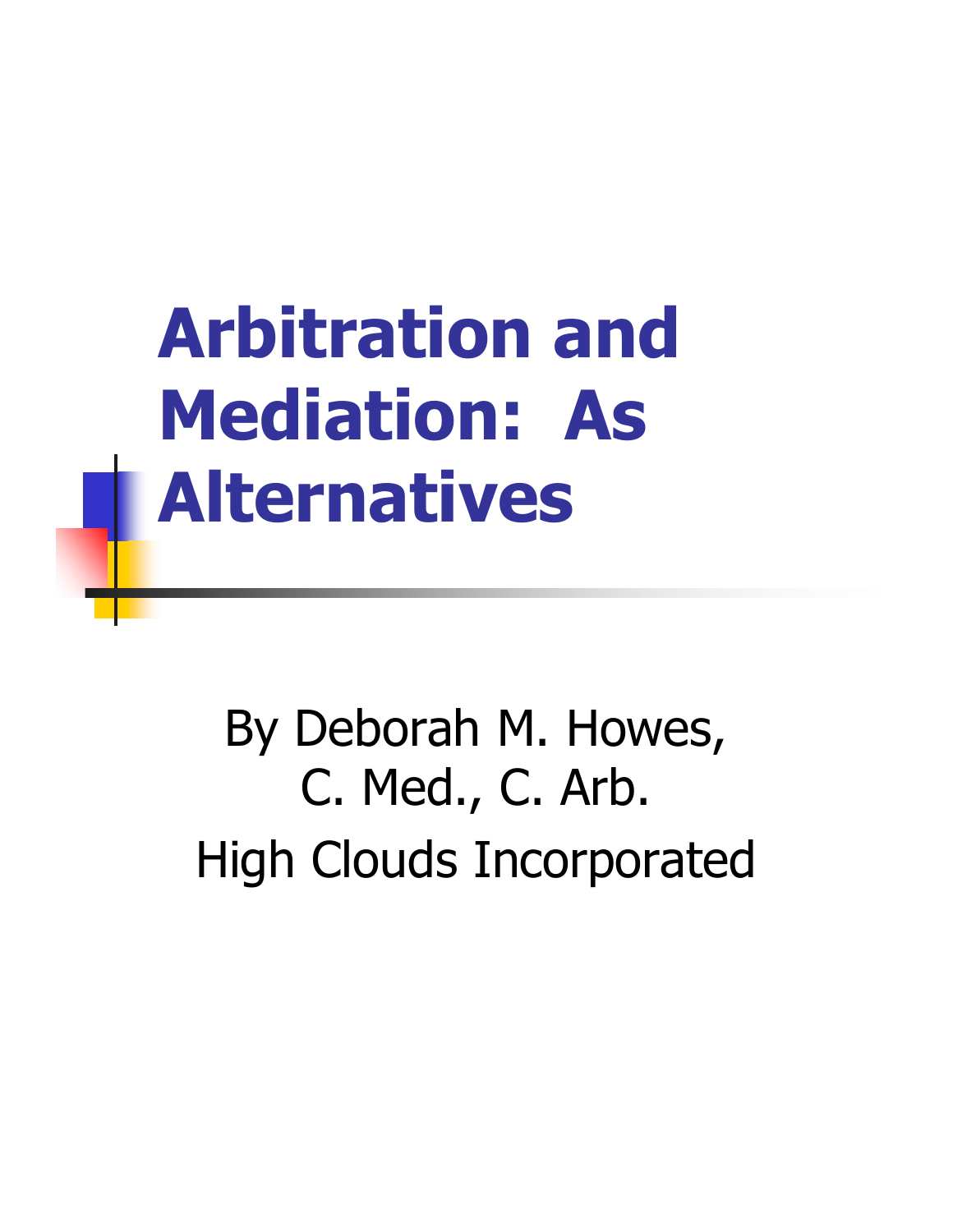# **Options in Disputes**

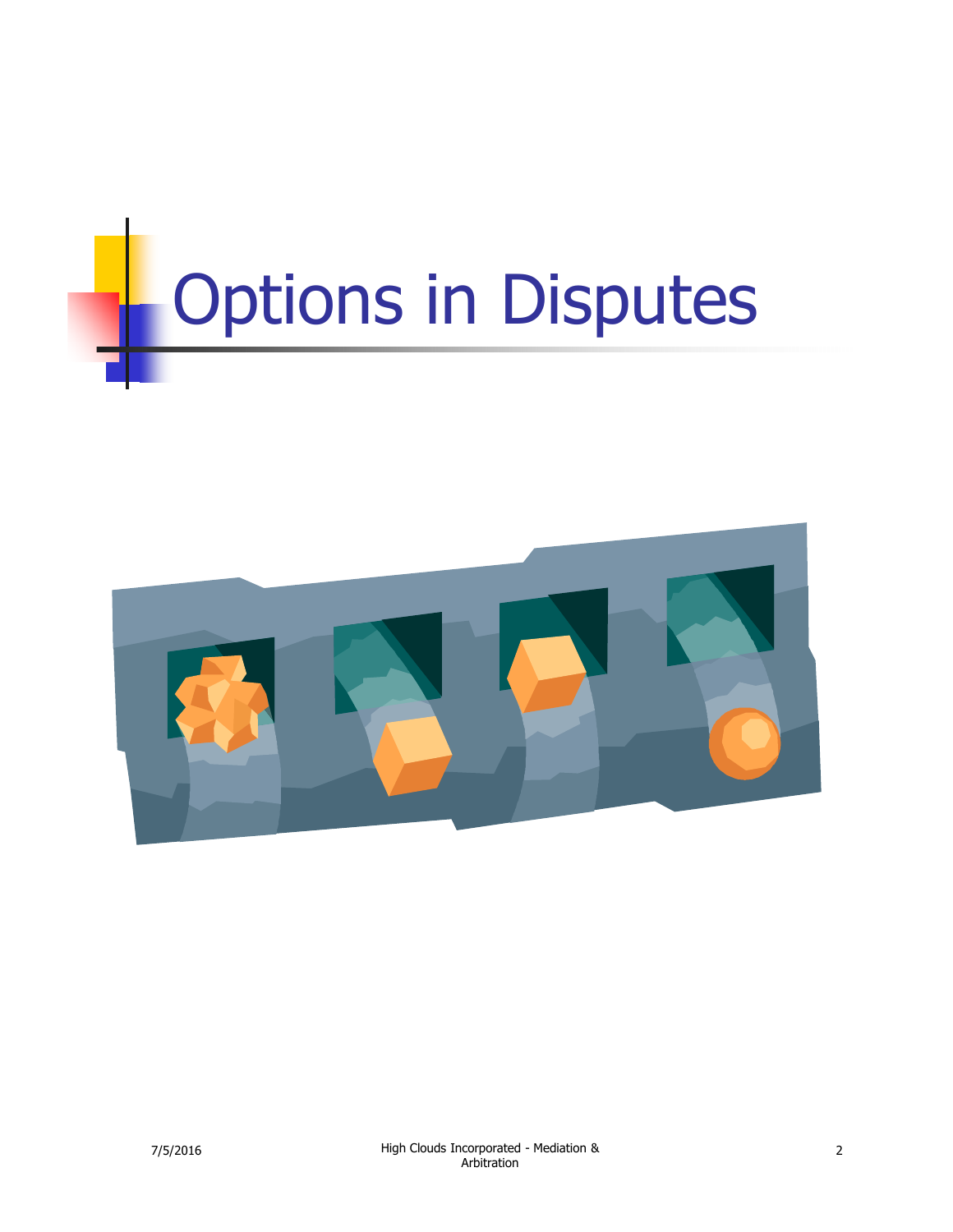## Your Options in a **Dispute**

 **Negotiate your own deal with the other person.**

- **Go to mediation.**
- **Use self-help methods or other agencies**
- **Go to arbitration.**
- **Go to court either Provincial Court or Court of Queen's Bench.**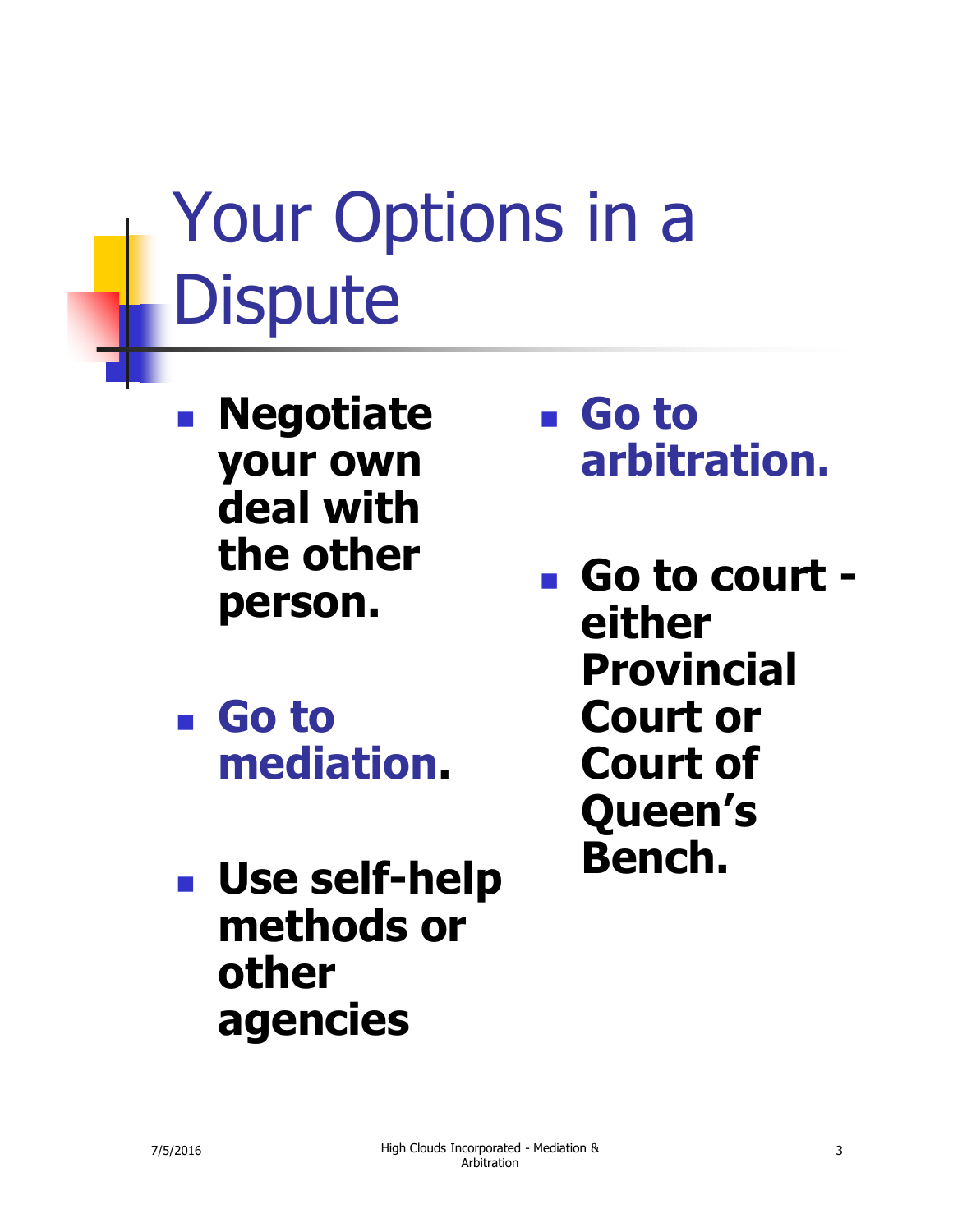## Mediation

- **A** process where an impartial 3rd party helps the disputing parties to negotiate their own resolution or settlement by facilitating the negotiating process for the parties.
- **Done by agreement or by** contract.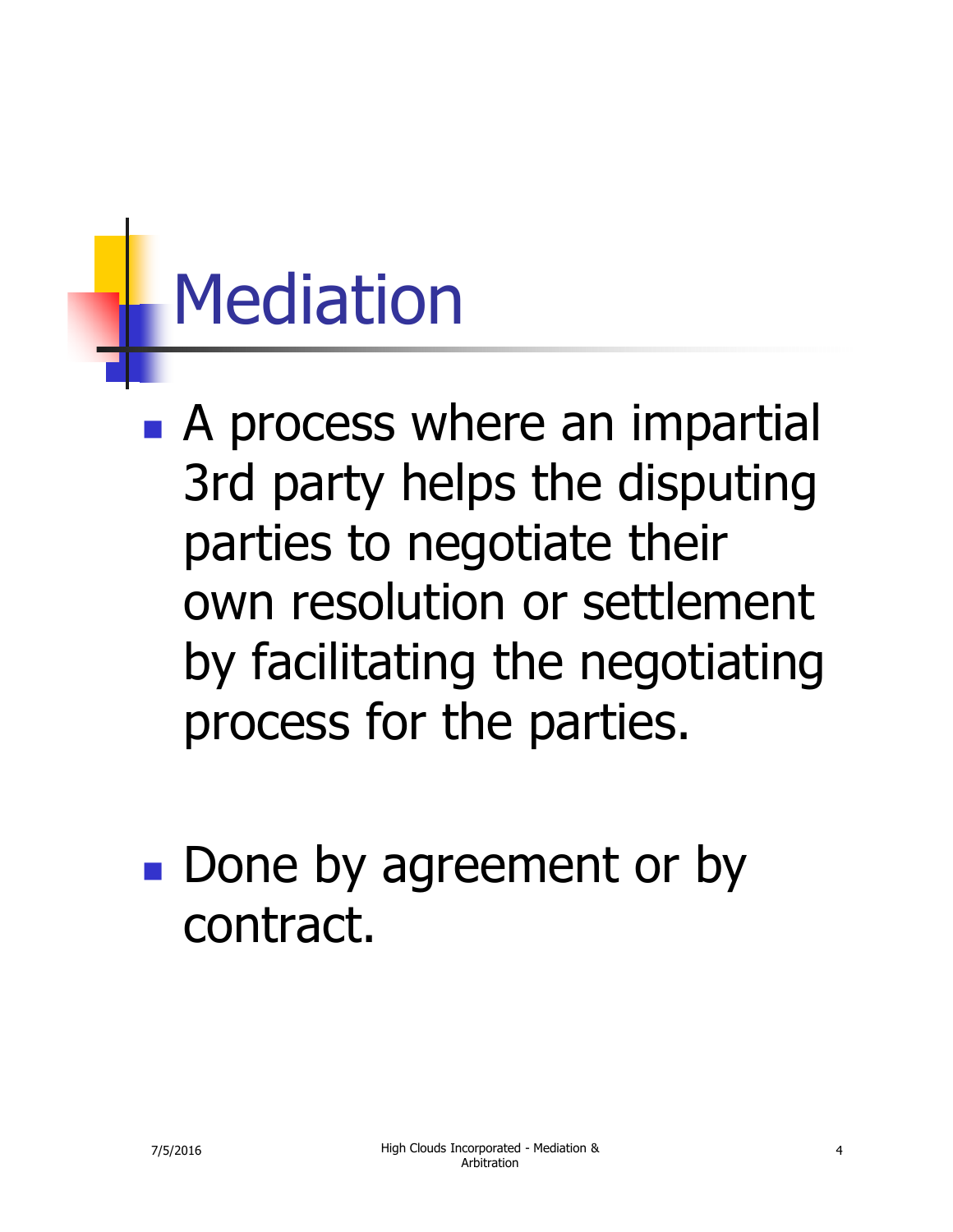## **Arbitration**

- **A process where an** impartial, knowledgeable 3rd person listens to the parties in the dispute and makes a final and binding decision for them.
- **Done by agreement, by** contract or under the Alberta Arbitration Act.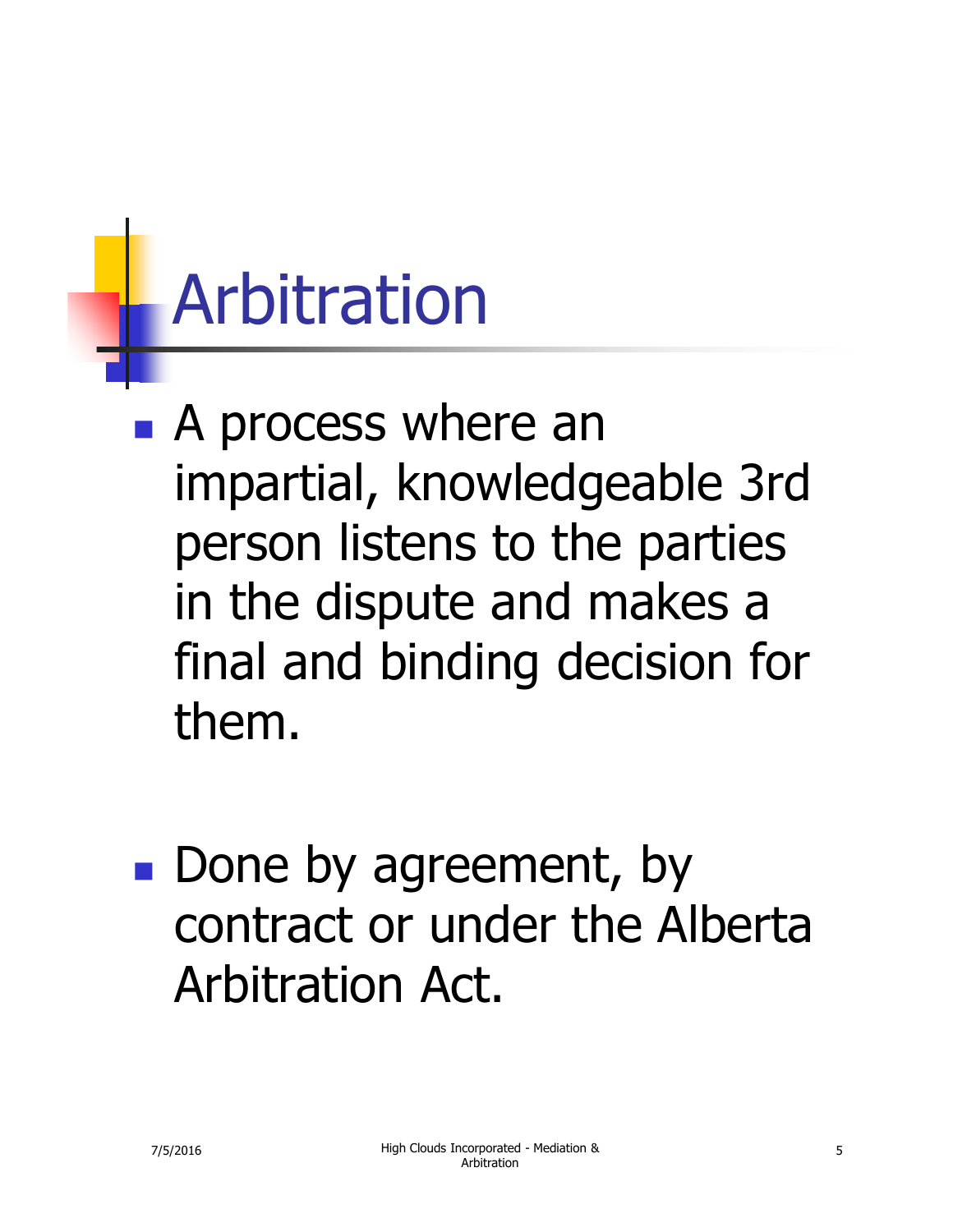Why Choose Mediation or Arbitration?

#### **Both**

- **provide outside assistance.**
- **allow the parties to choose** who helps them or who decides for them.
- **are private and confidential.**
- can be done almost anywhere.
- **can be cheaper and faster** than court processes.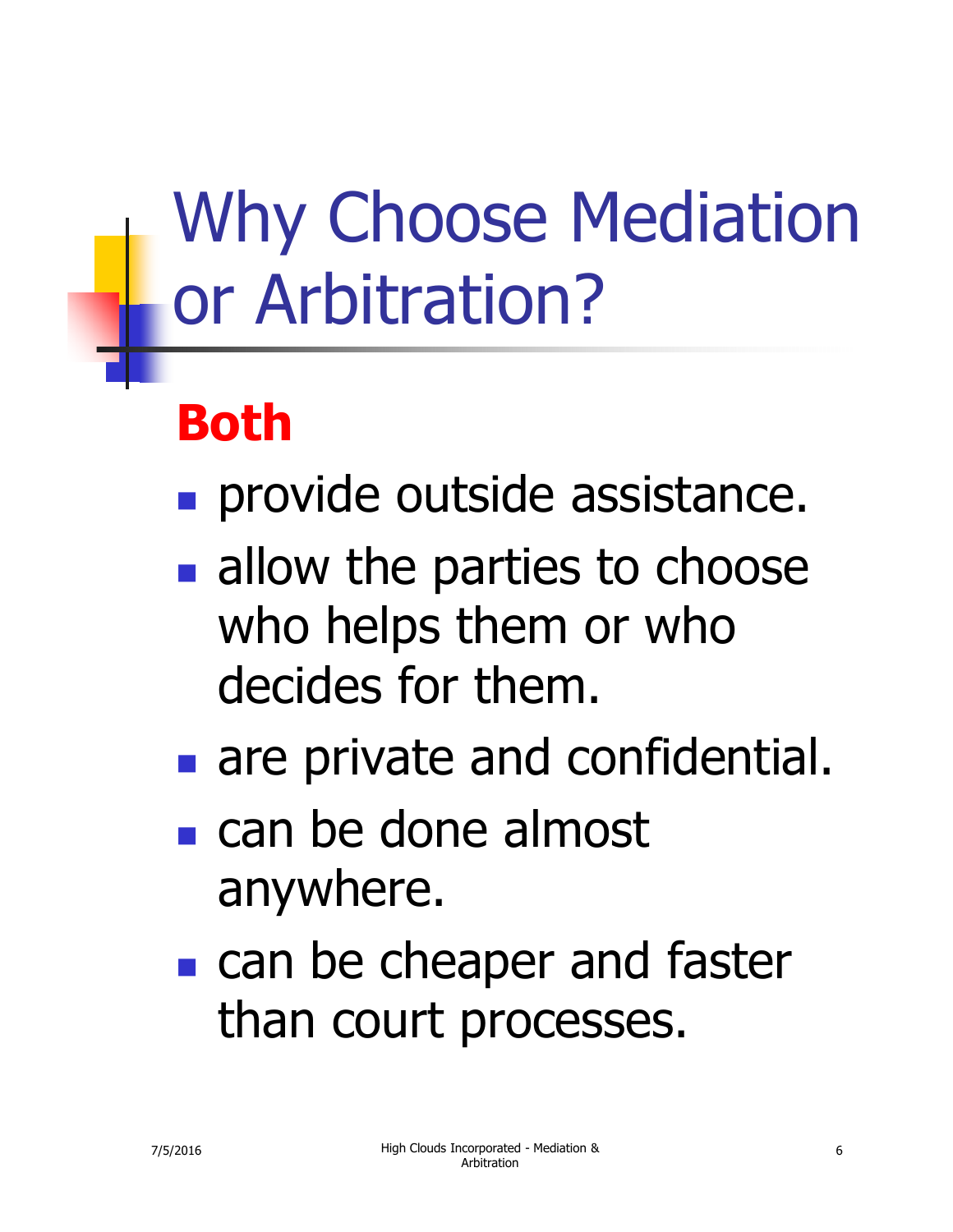## Why Choose Mediation or Arbitration?

### **Both**

- **are relatively informal.**
- allow the parties to "control" the process.
- $\blacksquare$  enhance satisfaction for the parties.
- allow for experts, advisors and counsel.
- **Nediation preserves or** enhances relationships.
- **Arbitration ends the dispute.**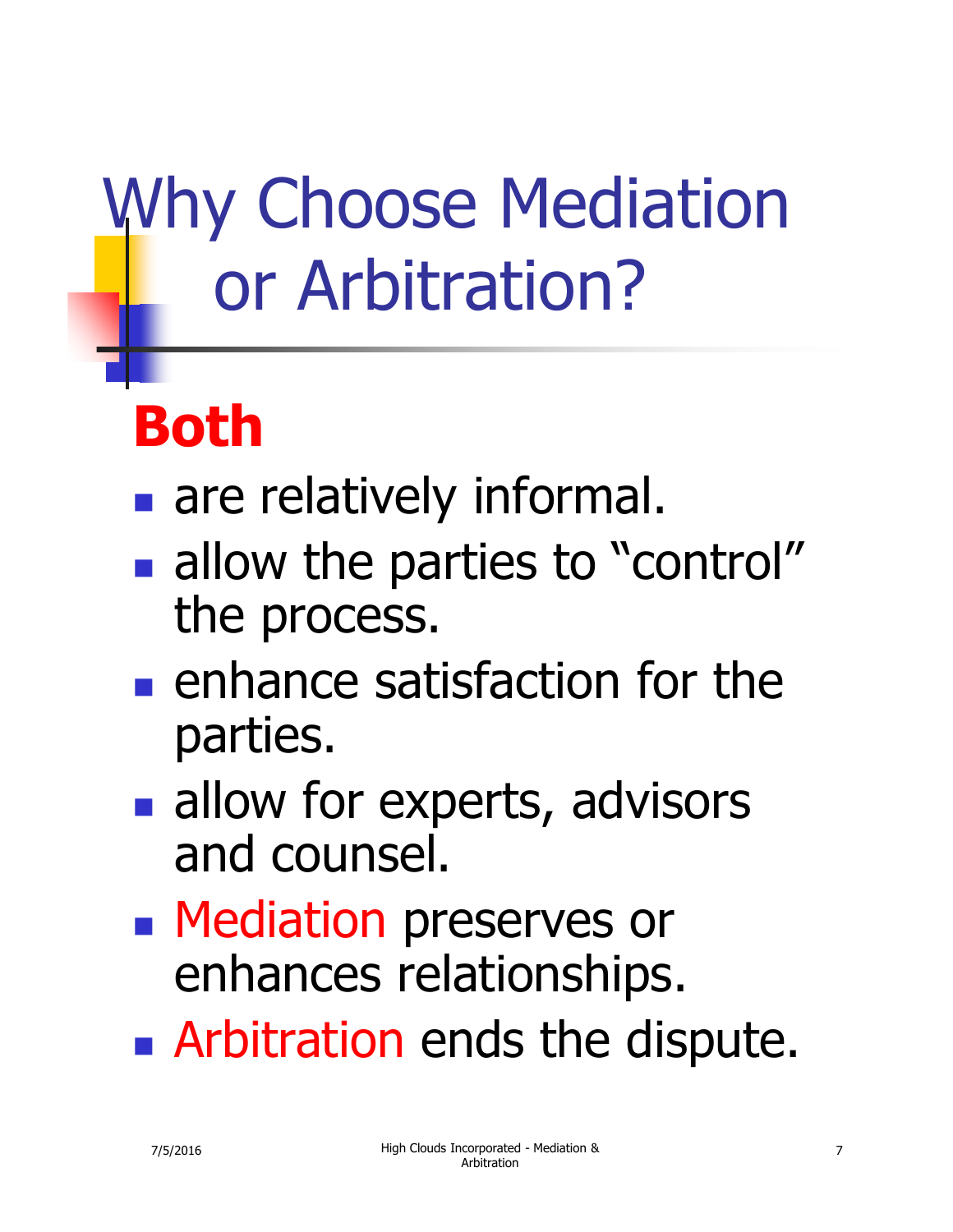Combining the Processes - Med-Arb

**Nediation can be combined** with arbitration.

**If the parties do not resolve** all the disputed items using mediation, the mediator/arbitrator then makes a final decision on the outstanding items.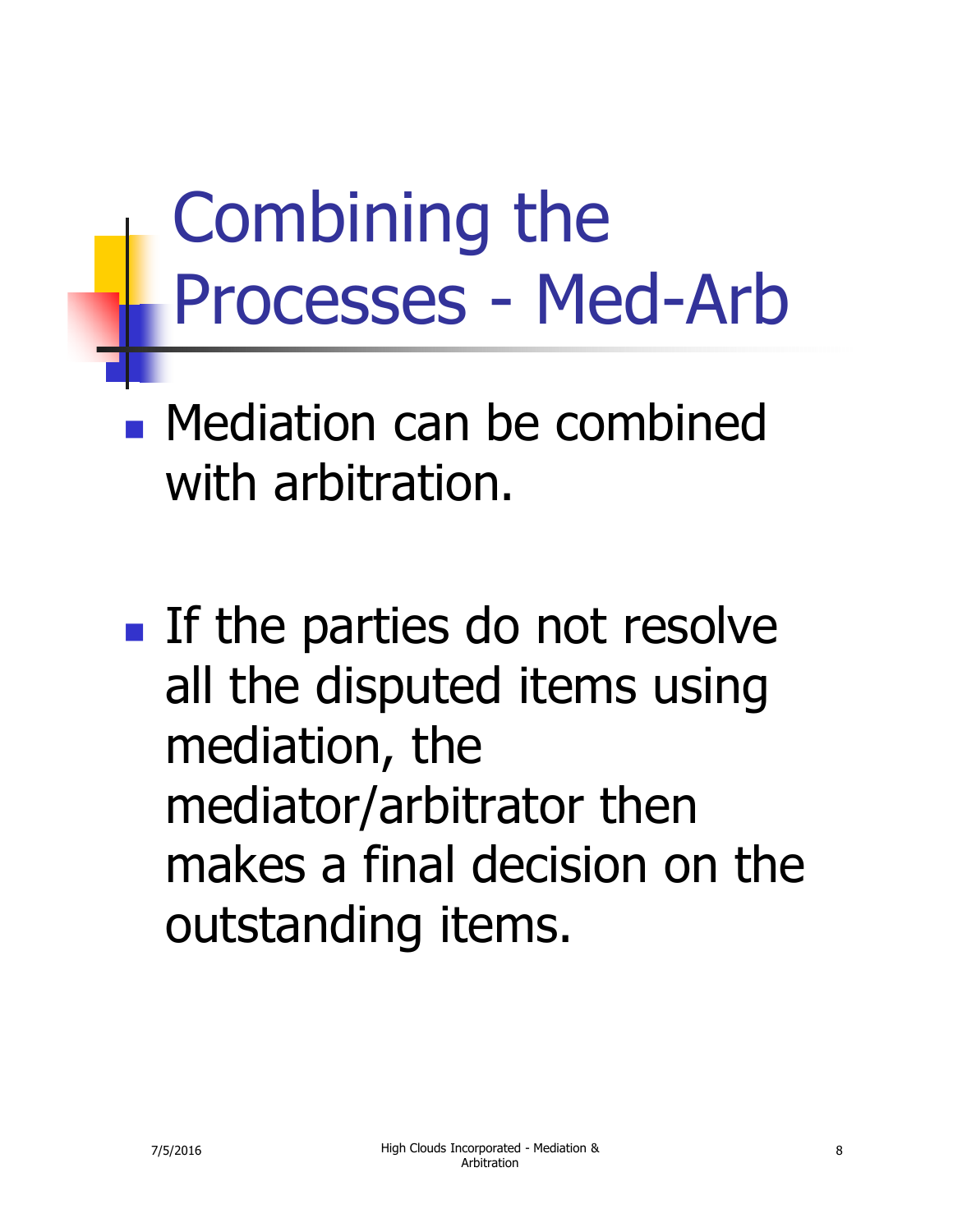

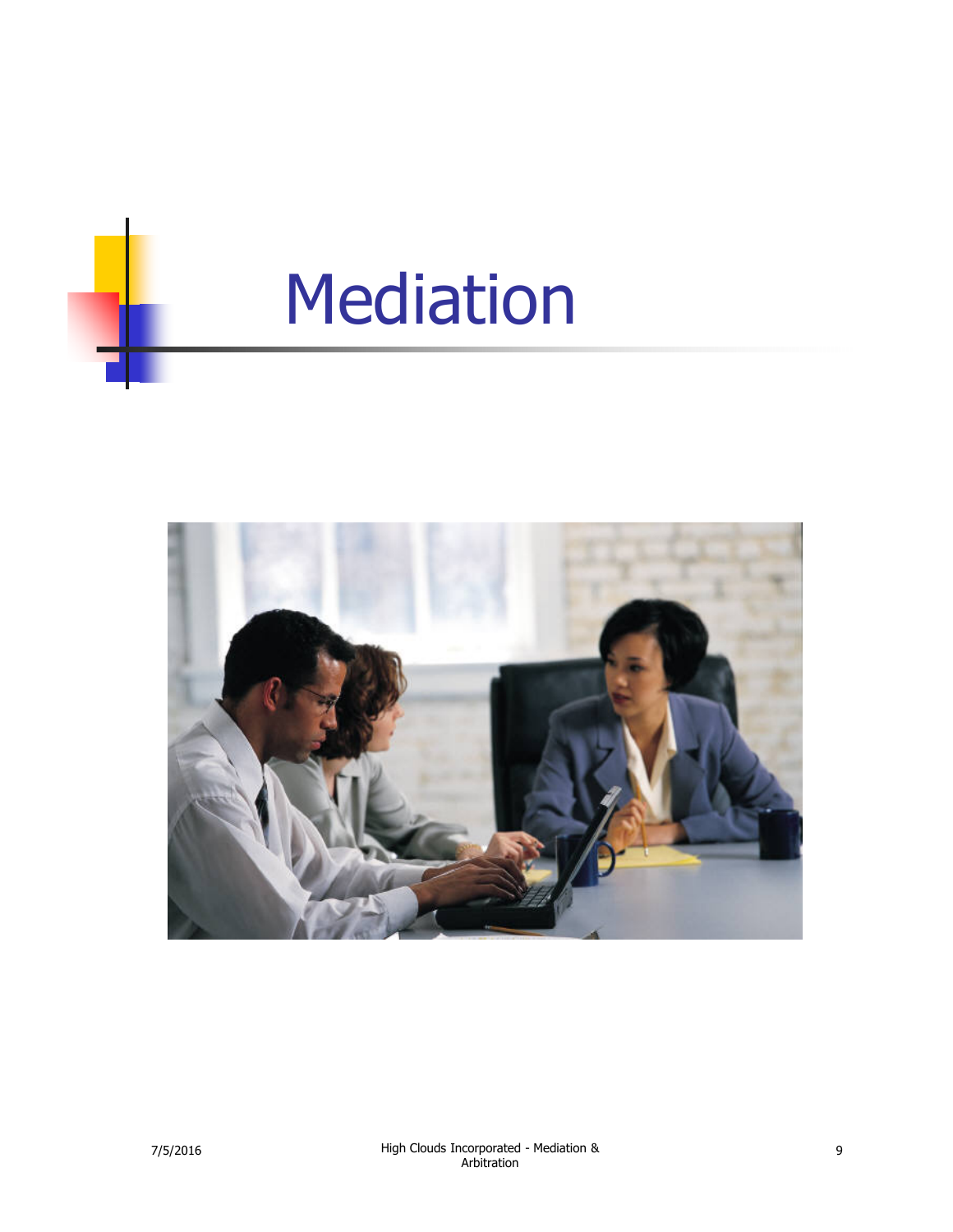## Objectives In Mediation

### **Mediator**

- safe and productive disclosure
- **Figure 8 Informed decision** making by the parties

#### Parties

- **present respective positions,** information and rationale
- **satisfy their needs in the** resolution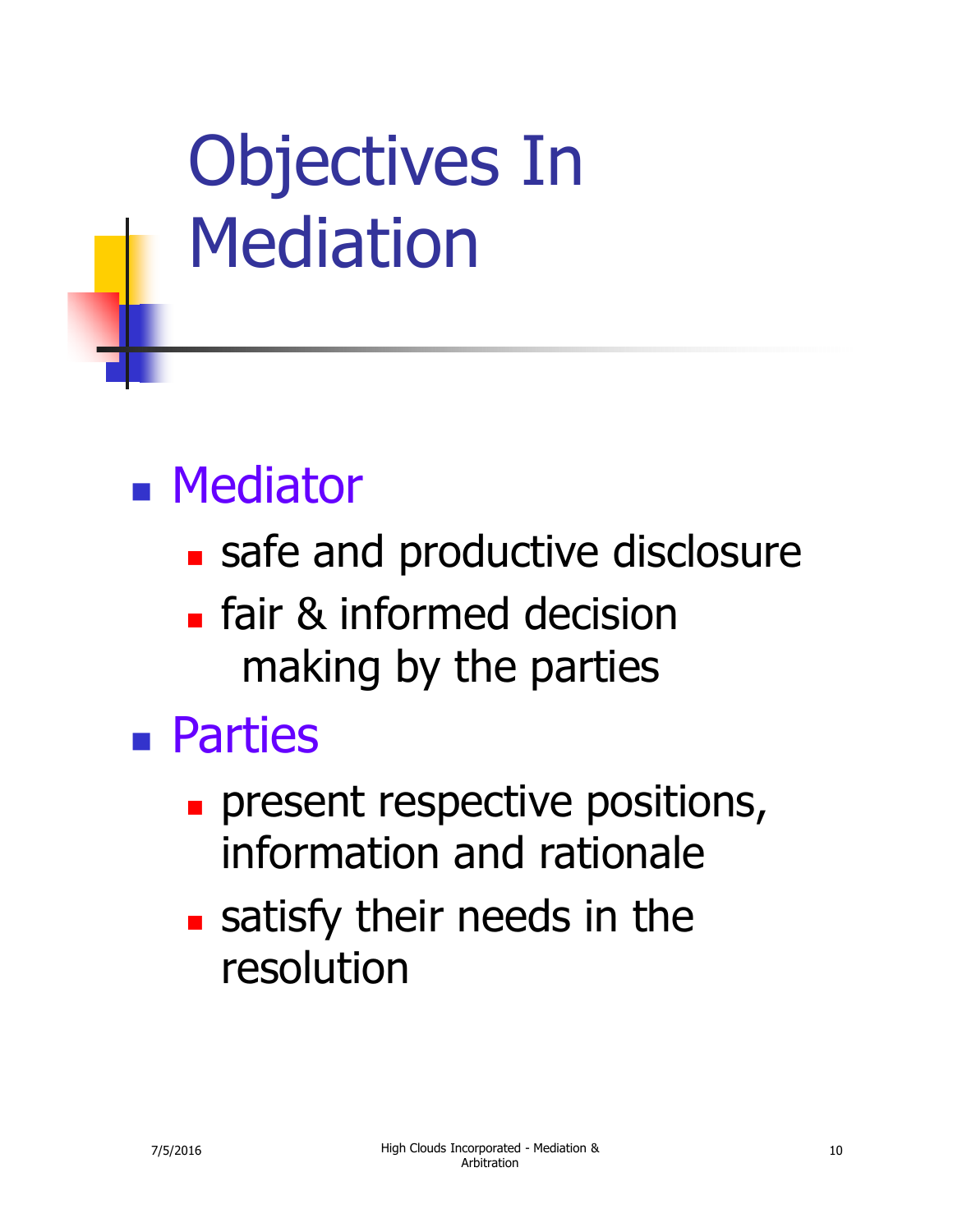# Role of the Mediator

- Schedule and Control
- **Listen & Question**
- Create safe environment
- Facilitate mutual expression & understanding
- **Facilitate the parties' own** resolution



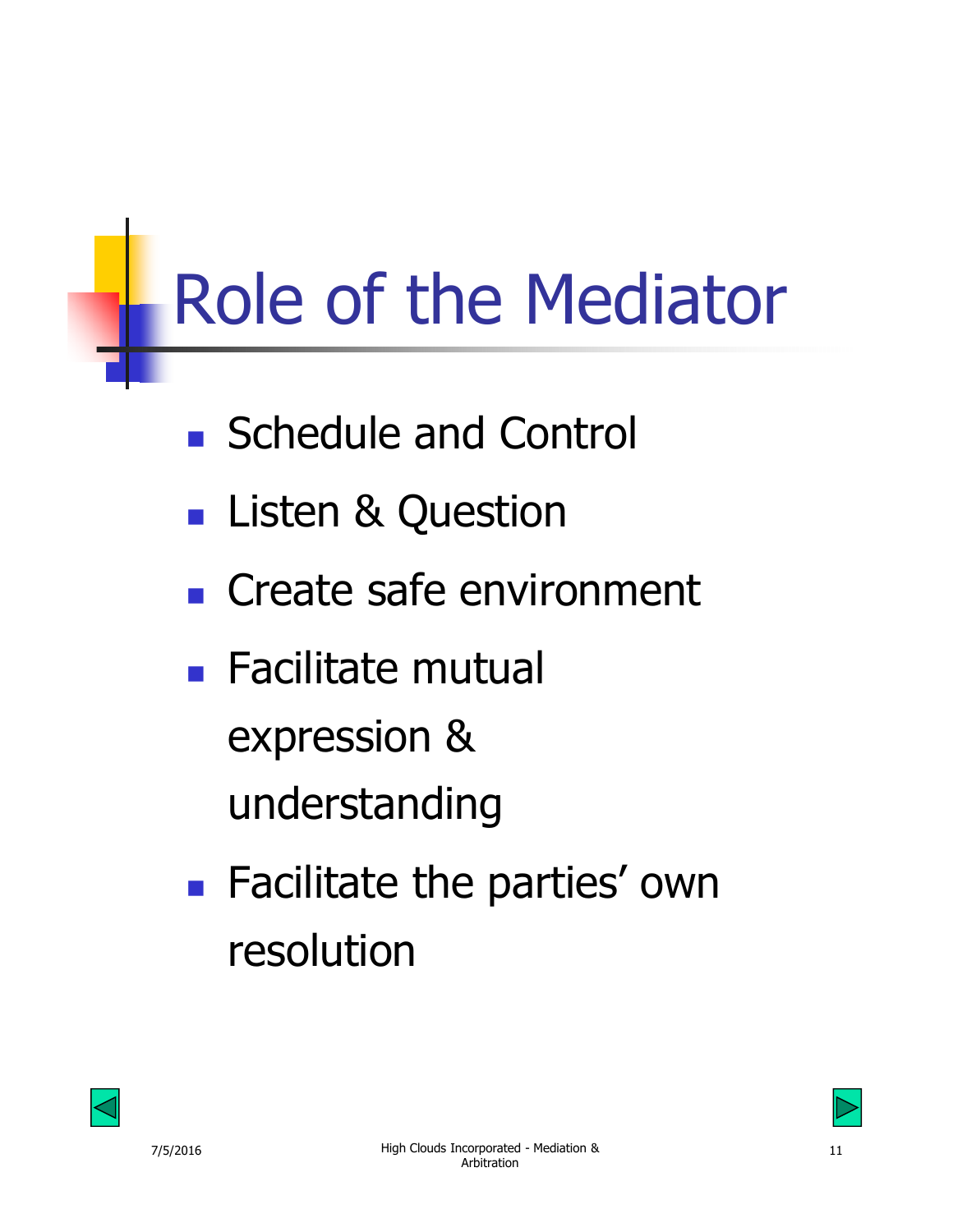## Mediation Process

 **Introduction & housekeeping by mediator**

- **Identifying the scope & nature of the dispute(s)**
- **Setting the agenda and priorities**
- **Sharing information and creating understanding on each item**
- **Brainstorming and assessing options**
- **Examining details for clarity in the resolution**

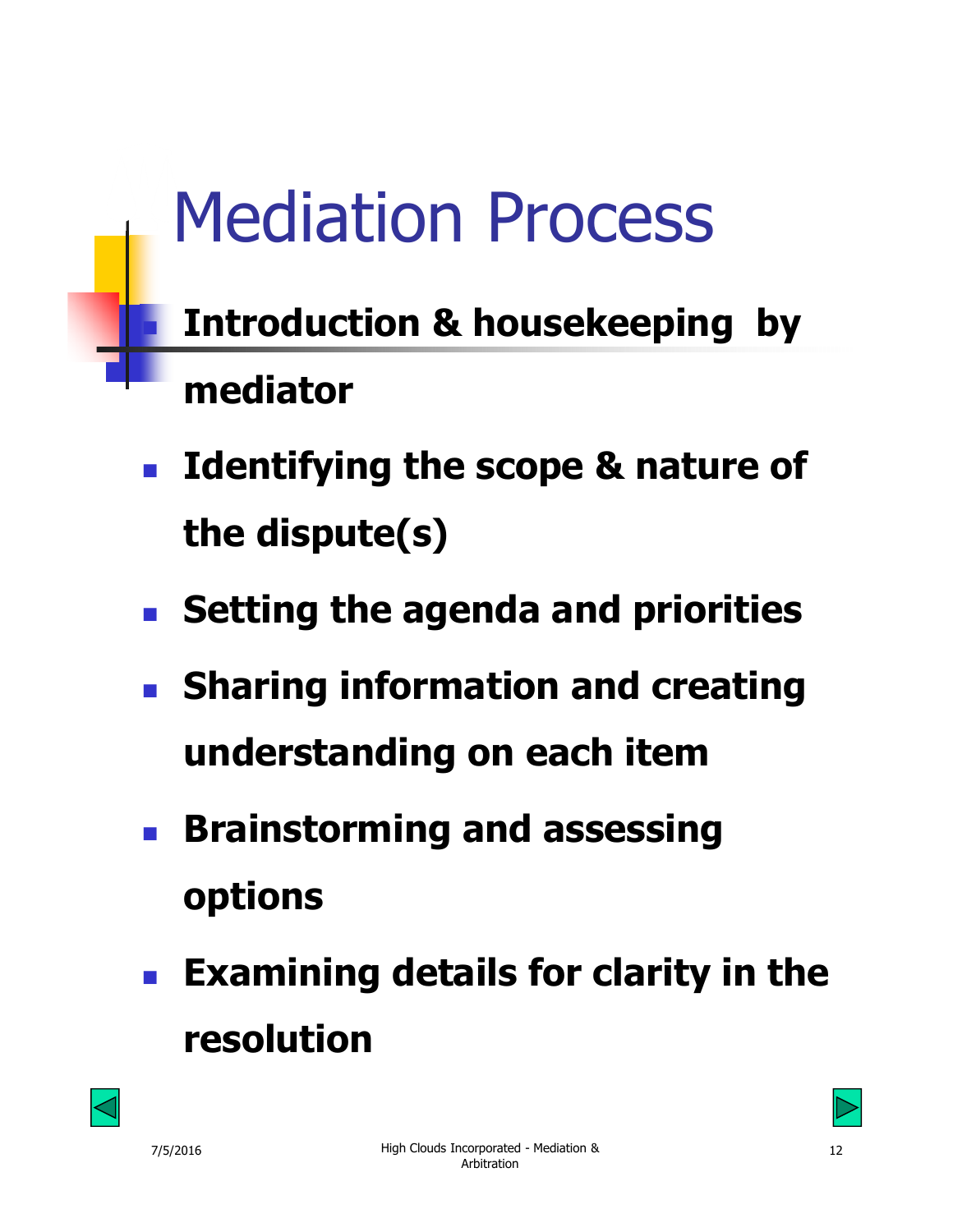## At the Mediation You Will

- **Talk about what is important** to you and why
- **Listen to what is important to** the other party and why
- **Mutually develop ideas for** resolution
- **Detail the resolution**
- **Commit to the resolution** you've developed if it works for both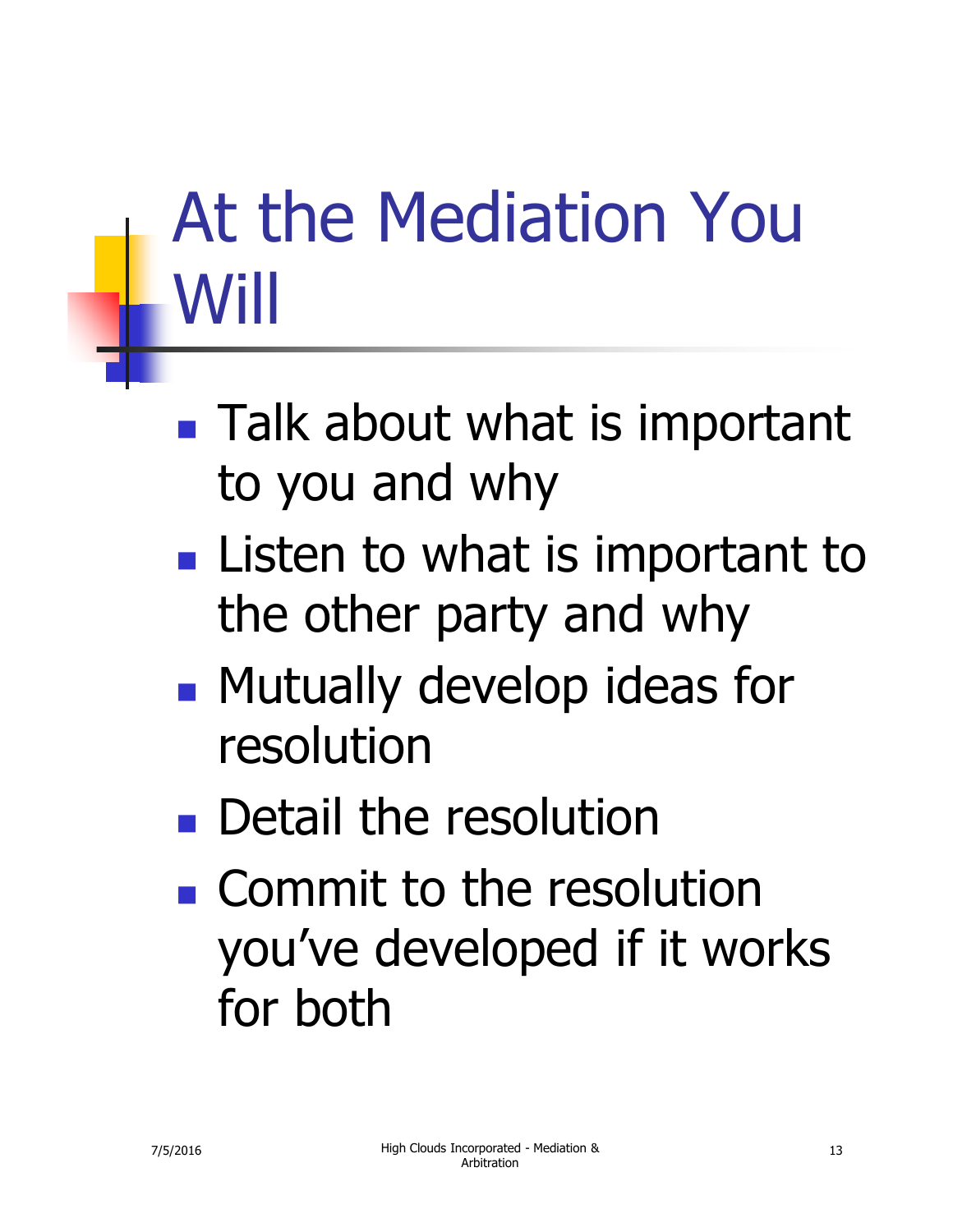## Preparing for **Mediation**

**Gather all your information** 

- **Think about what you want** to achieve and why that is important to you (sometimes what we ask for is not really what we want in the end).
- **Think about what the other** person might want and why that is important to them.
- **Think about other options for** resolution.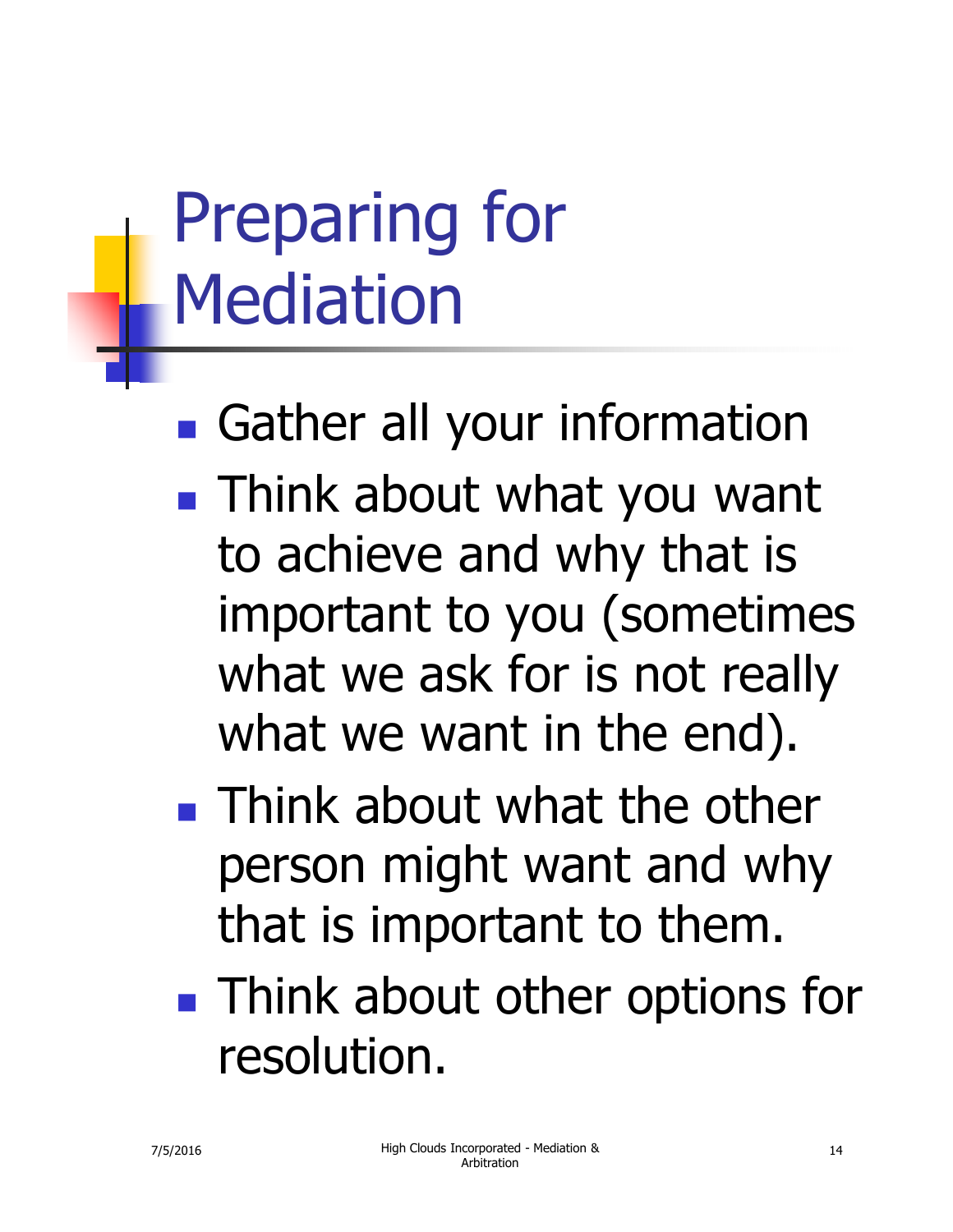## Choosing a Mediator

- **Qualifications: education** and experience
- **Style of mediation**
- Cost
- **Availability**
- **Conflicts of interest**
- **Content knowledge**
- **Agreement of the other party**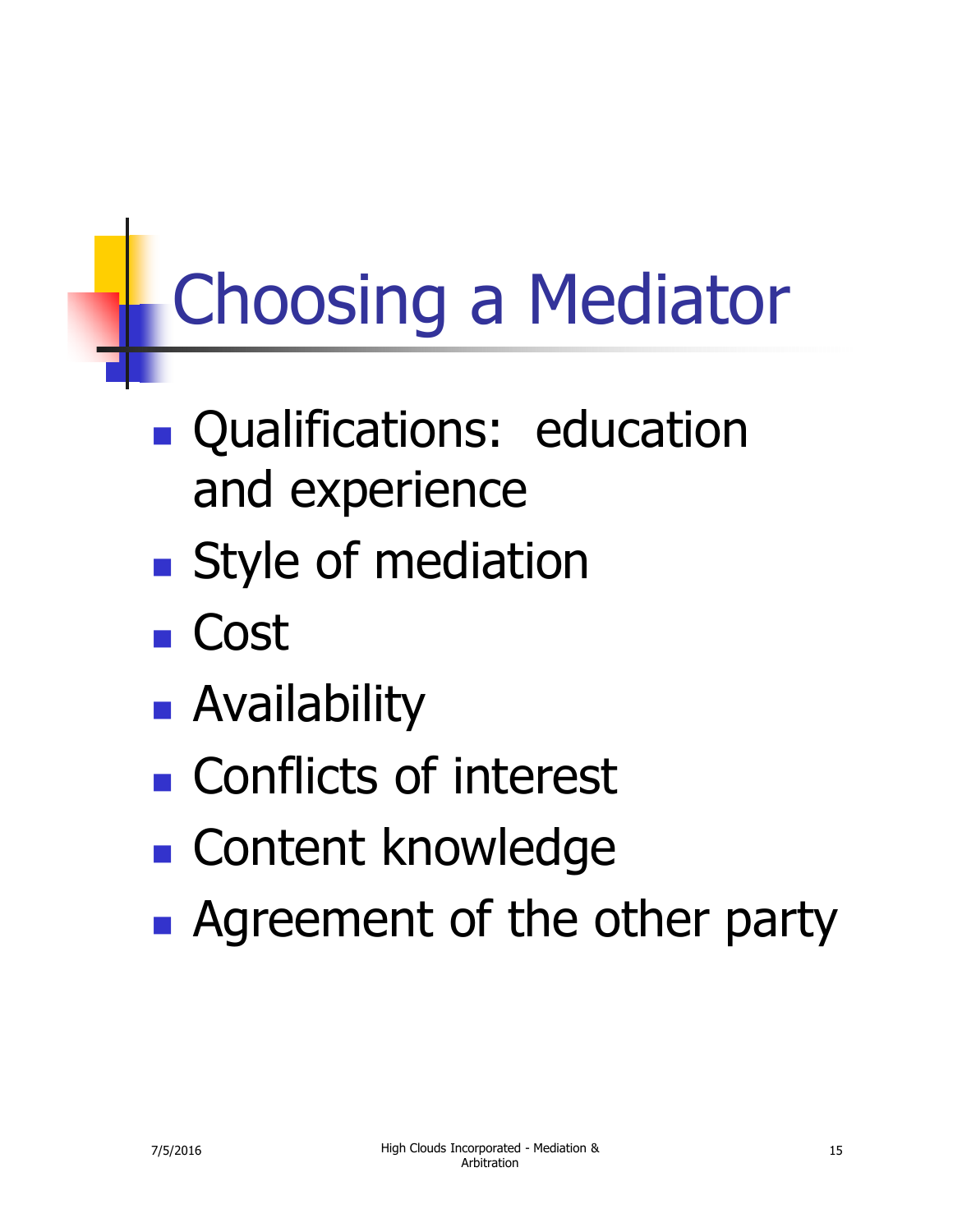

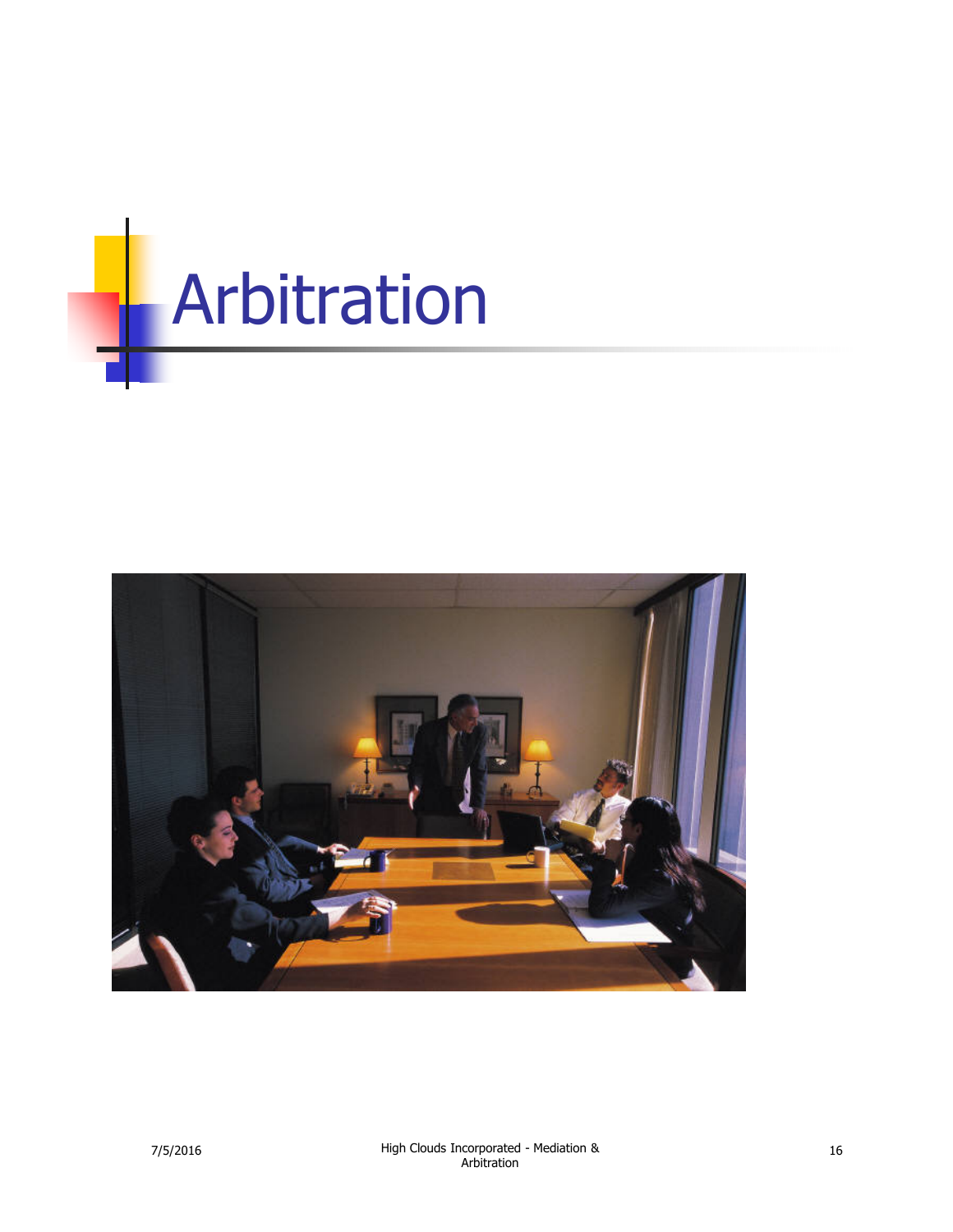Objectives In Arbitration

- **Arbitrator** 
	- **Fair hearing**
	- **Fidum** fair & informed decision
- Parties
	- **present respective cases**
	- **u** win their cases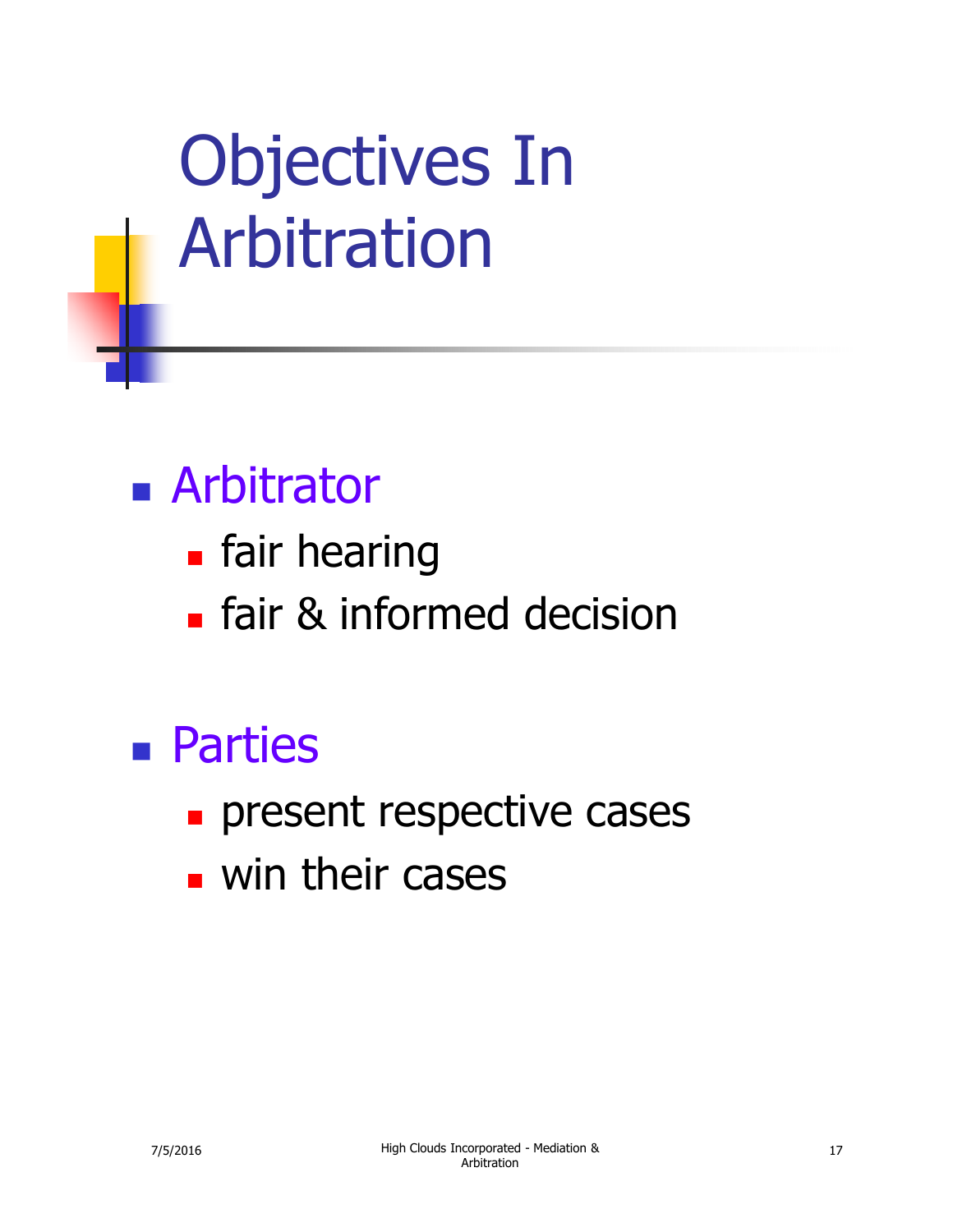Role of the Arbitrator

- Schedule and Control
- **Listen**
- **Make findings of fact**
- **Make a Decision**
- **Prepare and Issue Award**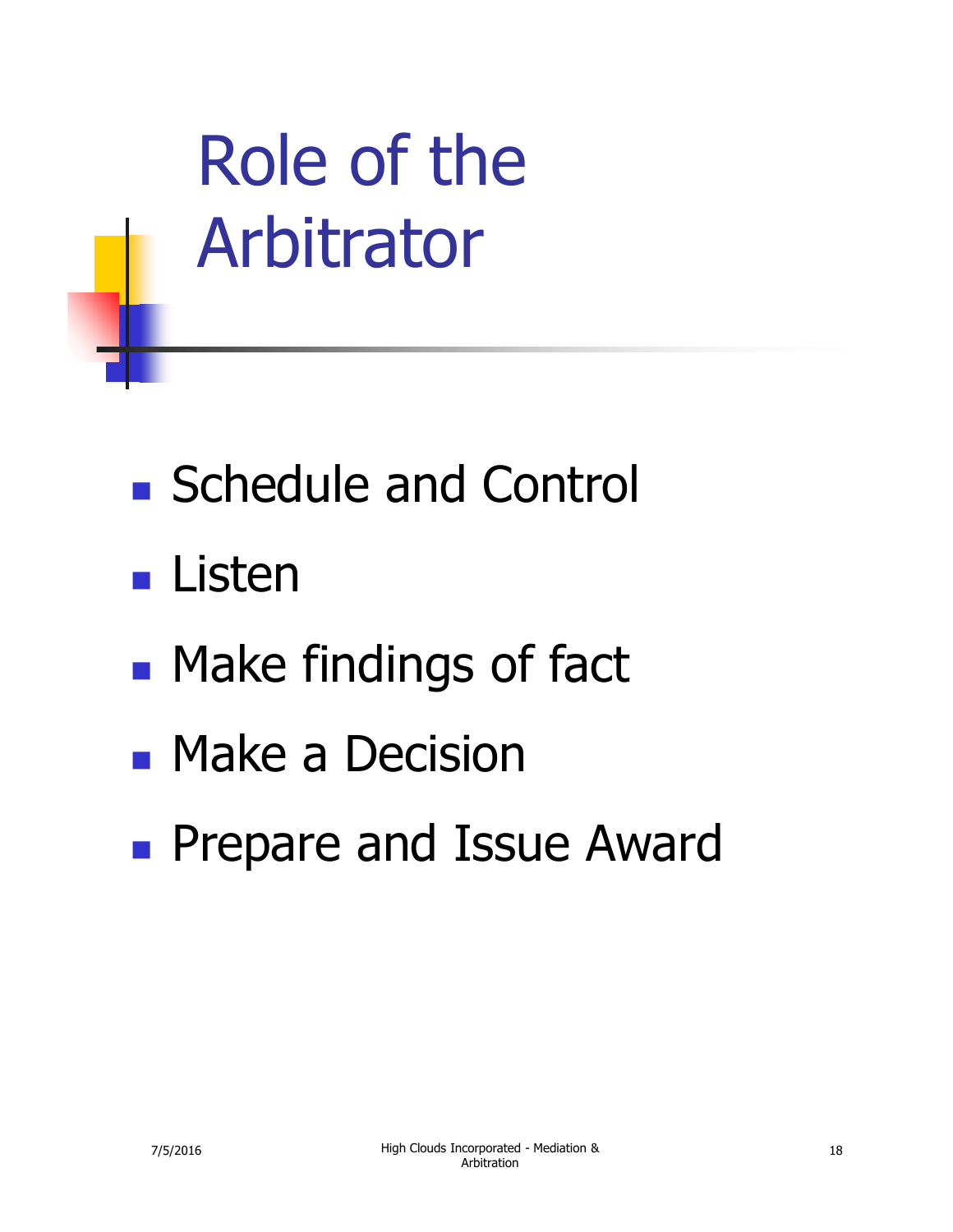## Arbitration Hearing Process

- **Opening remarks by arbitrator**
- **Opening statements by parties**
- **Preliminary objections**
- **Evidence**
- **Argument**
- **Closing remarks by arbitrator**



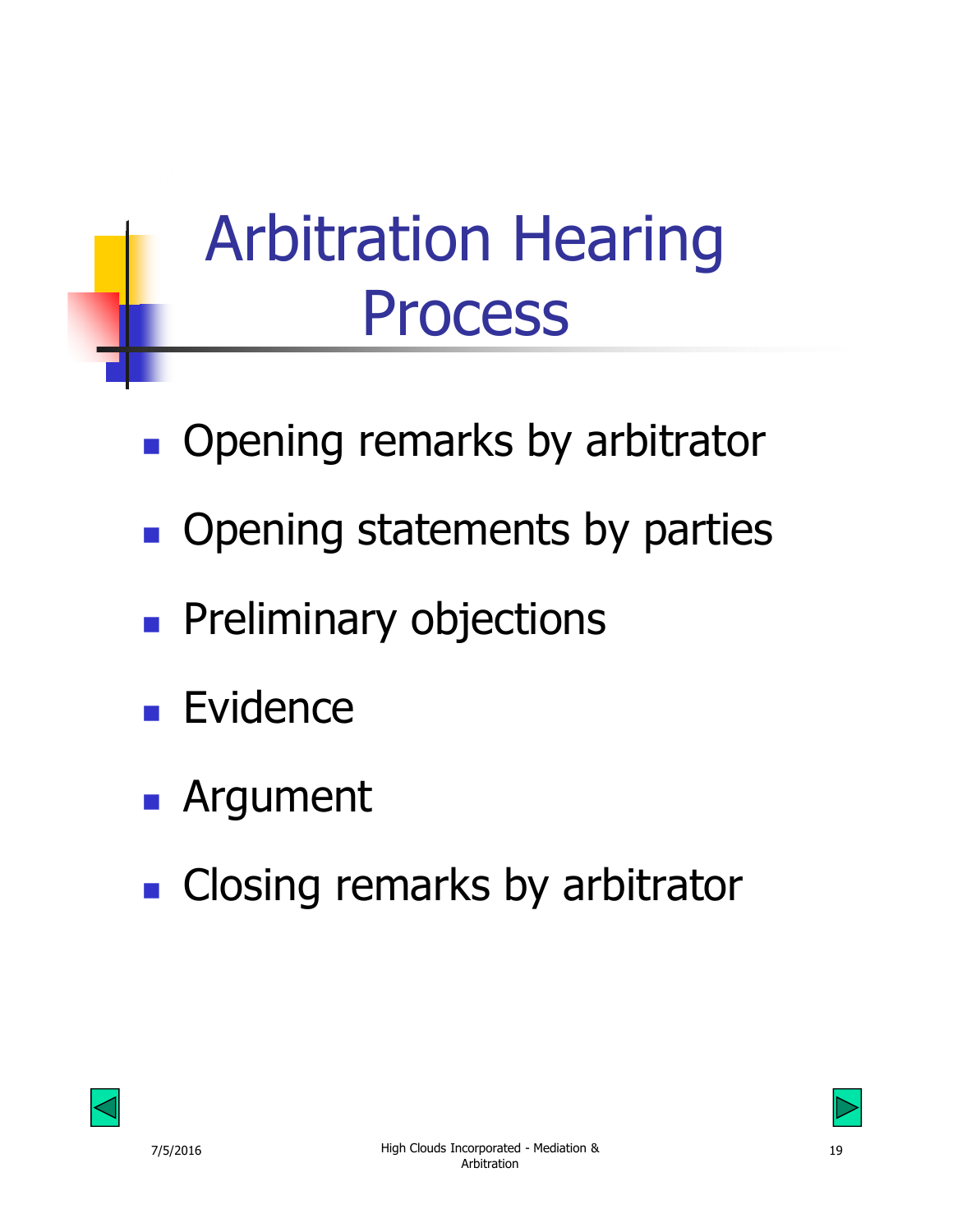## At the Arbitration You Will

- **Give a brief opening** statement
- **Present your case through** documents and testimony of witnesses
- Challenge the other party's case by questioning their witnesses
- Give a final statement summarizing your case
- **Answer the arbitrator's** questions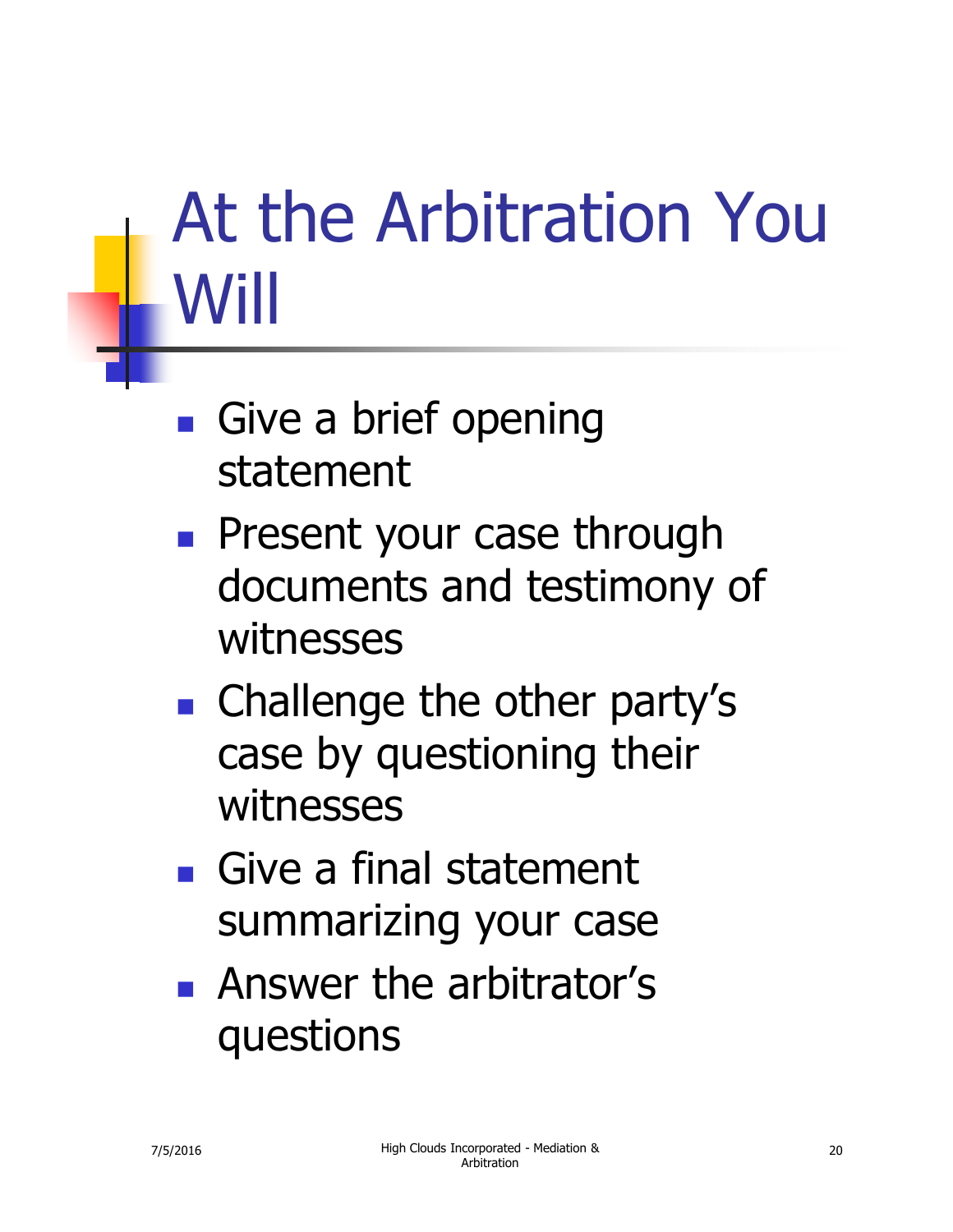## Preparing for Arbitration

- **Gather all your information** (documents, pictures, diagrams, etc.)
- Write out your claim/response and what you want the arbitrator to do
- Contact your witnesses
- **Research any precedents**
- **Follow the arbitrator's** directions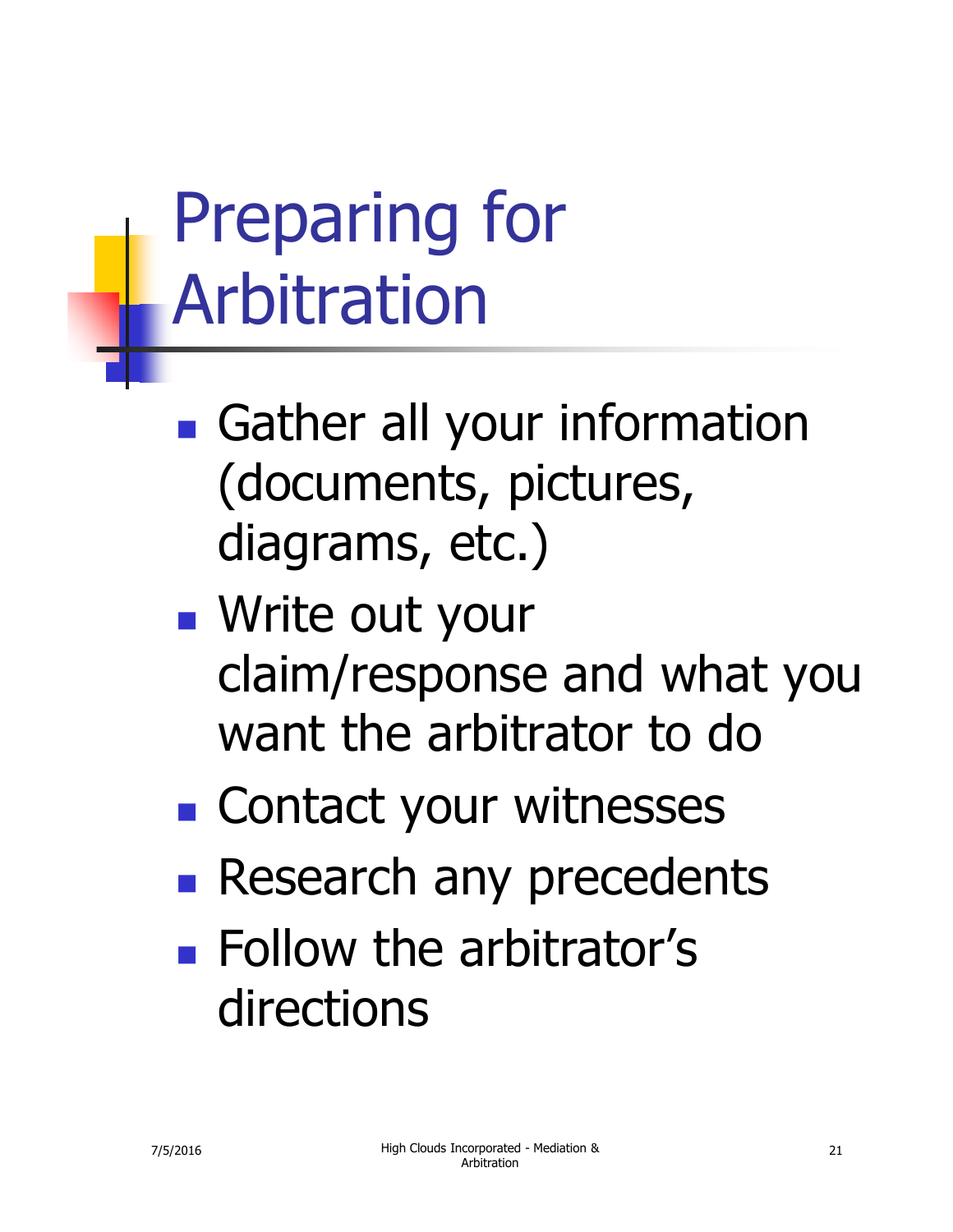## Choosing an Arbitrator

- Qualifications: education and experience
- **E** Content knowledge and experience
- Cost
- **Availability**
- **Conflicts of interest**
- **Agreement of the other party**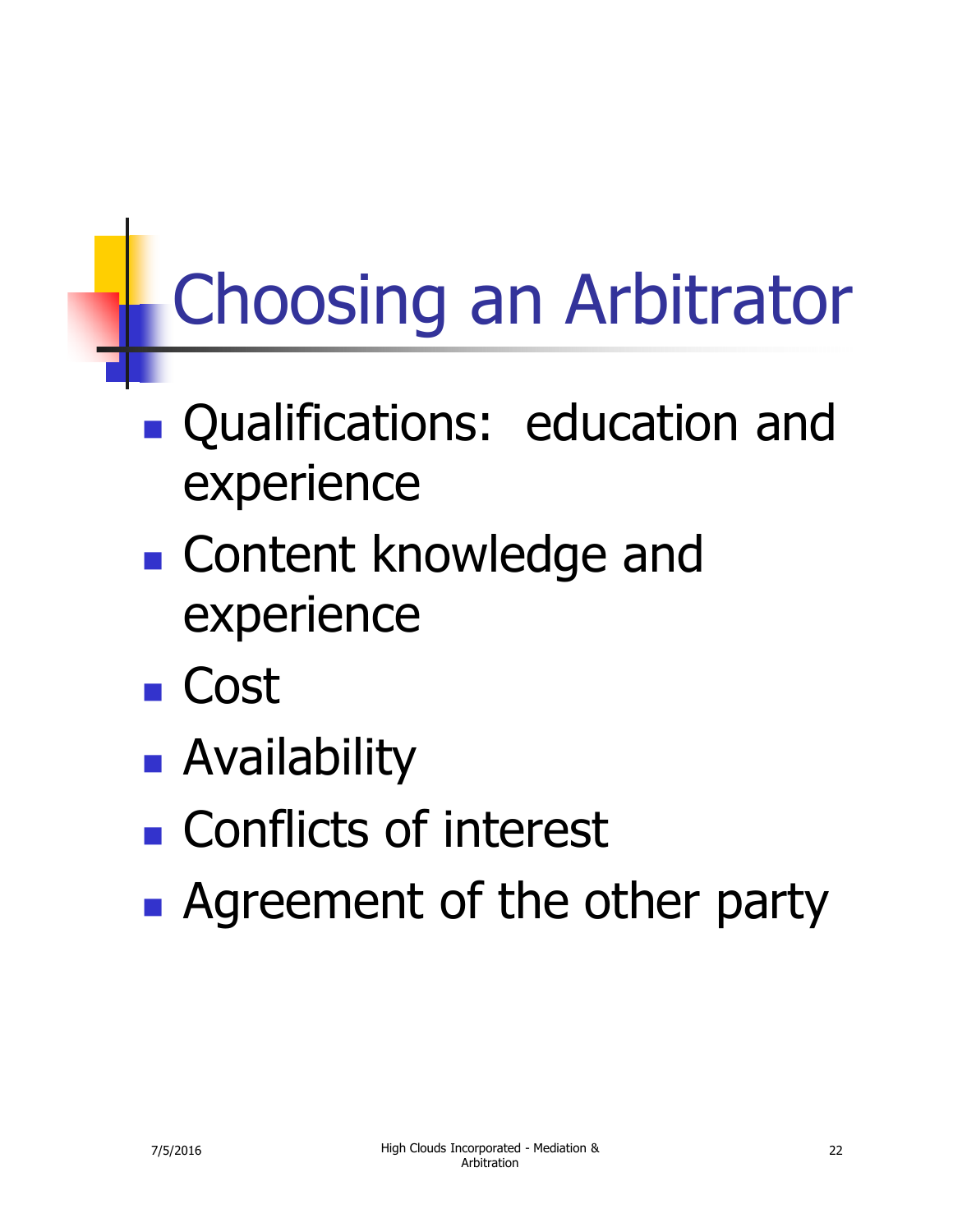## Starting Either Process

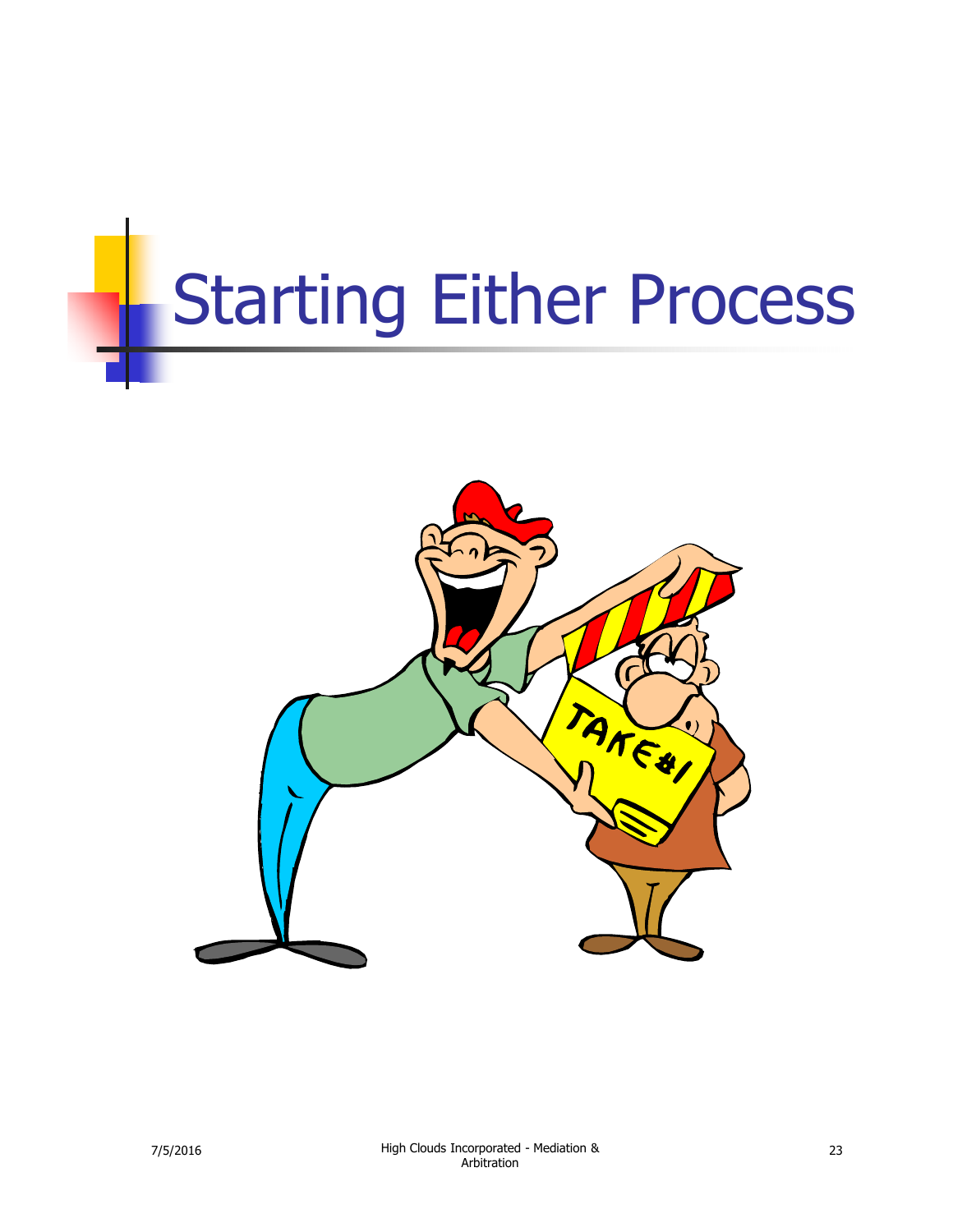# Starting Either Process

- **Decide which process to use.**
- $\blacksquare$  If a formal process exists, access it (eg. ANHW, Better Business Bureau, contract, legislation)
- **Investigate possible** arbitrators or mediators.
- **E** Contact the other party and suggest / require mediation or arbitration.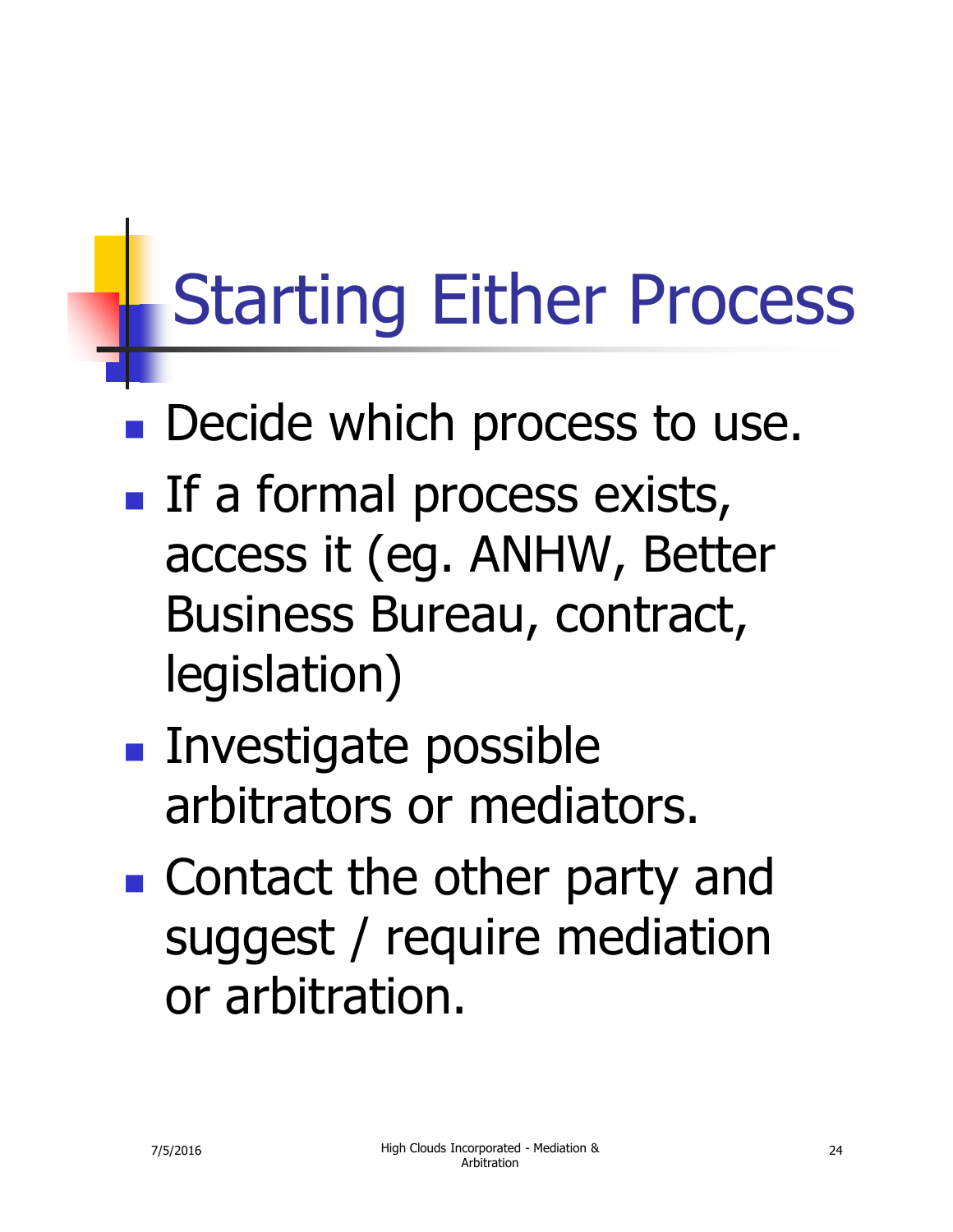## Starting Either Process

- **Agree on the process to use.**
- **Agree on the mediator or** arbitrator to use.
- If you can't agree on a name, attempt to agree on who can appoint (court, AAMS, etc.)
- Contact the mediator or arbitrator to confirm they will act.
- **Follow the lead of the** mediator or arbitrator.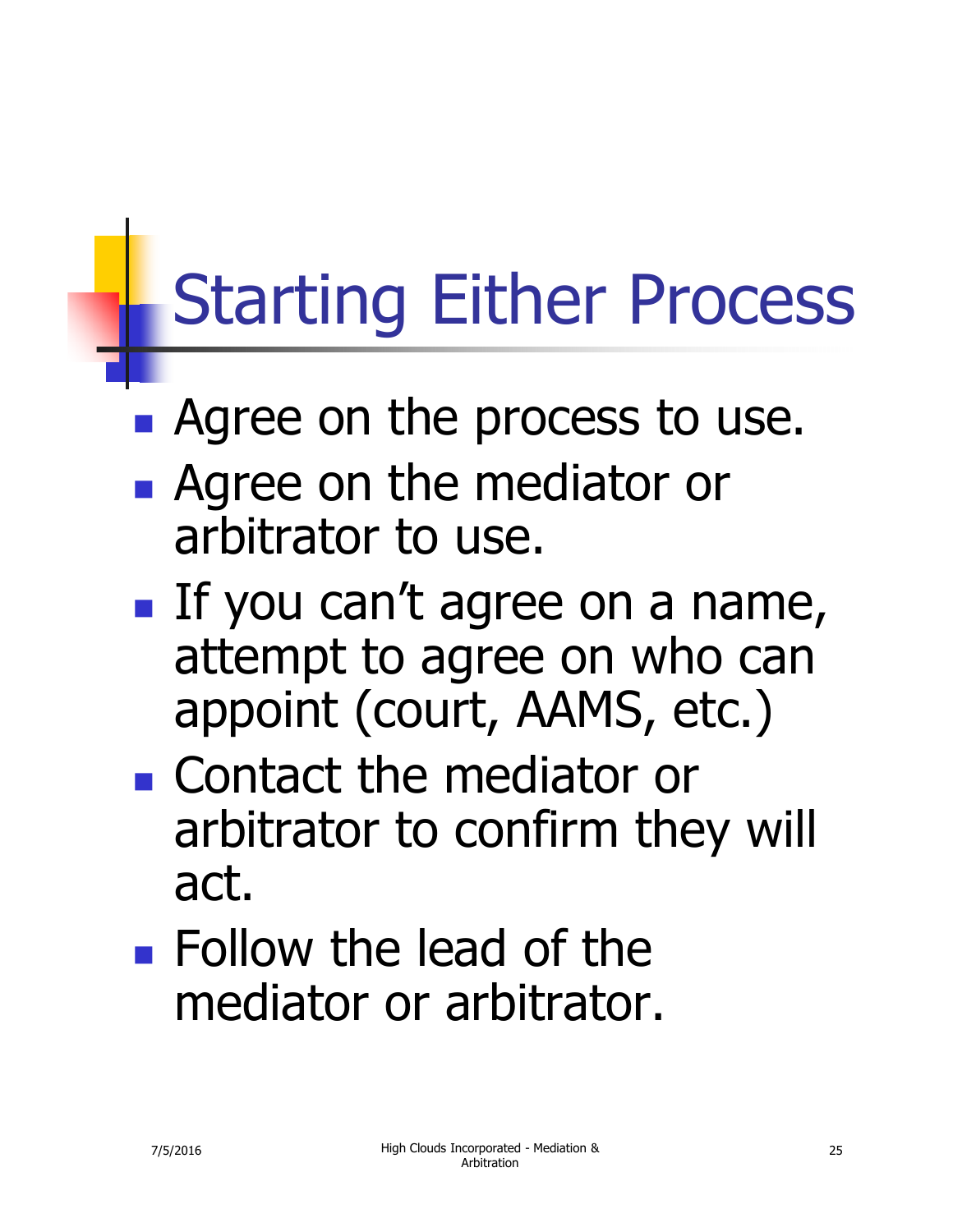## What is the Result?

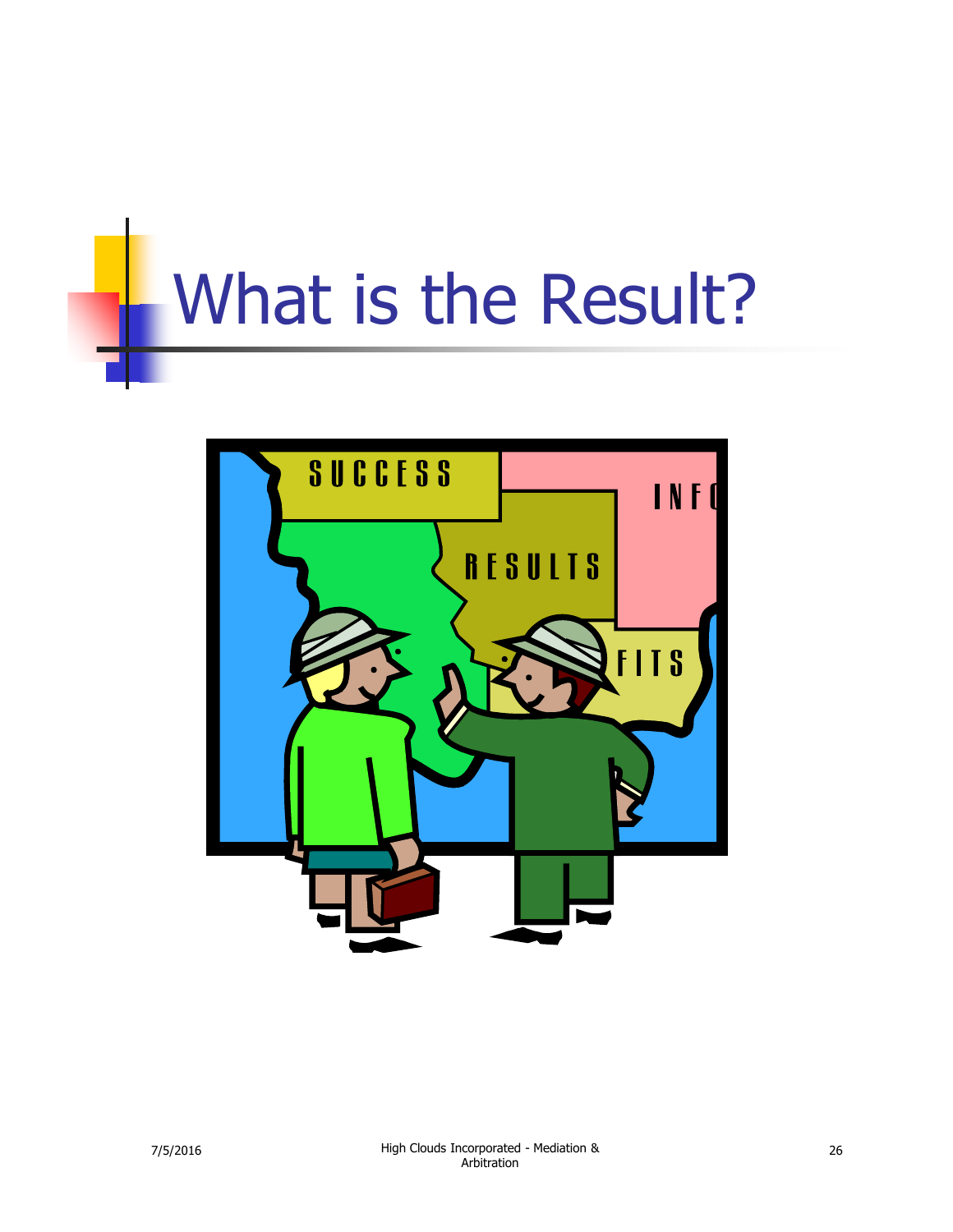## What You Get at the End of the Day

#### **Mediation**

- a settlement (possibly)
- something to develop into a formal agreement
- a better understanding
- a relationship
- a model for next time

#### **Arbitration**

- **a** binding decision that can be enforced in the courts
- **Finality**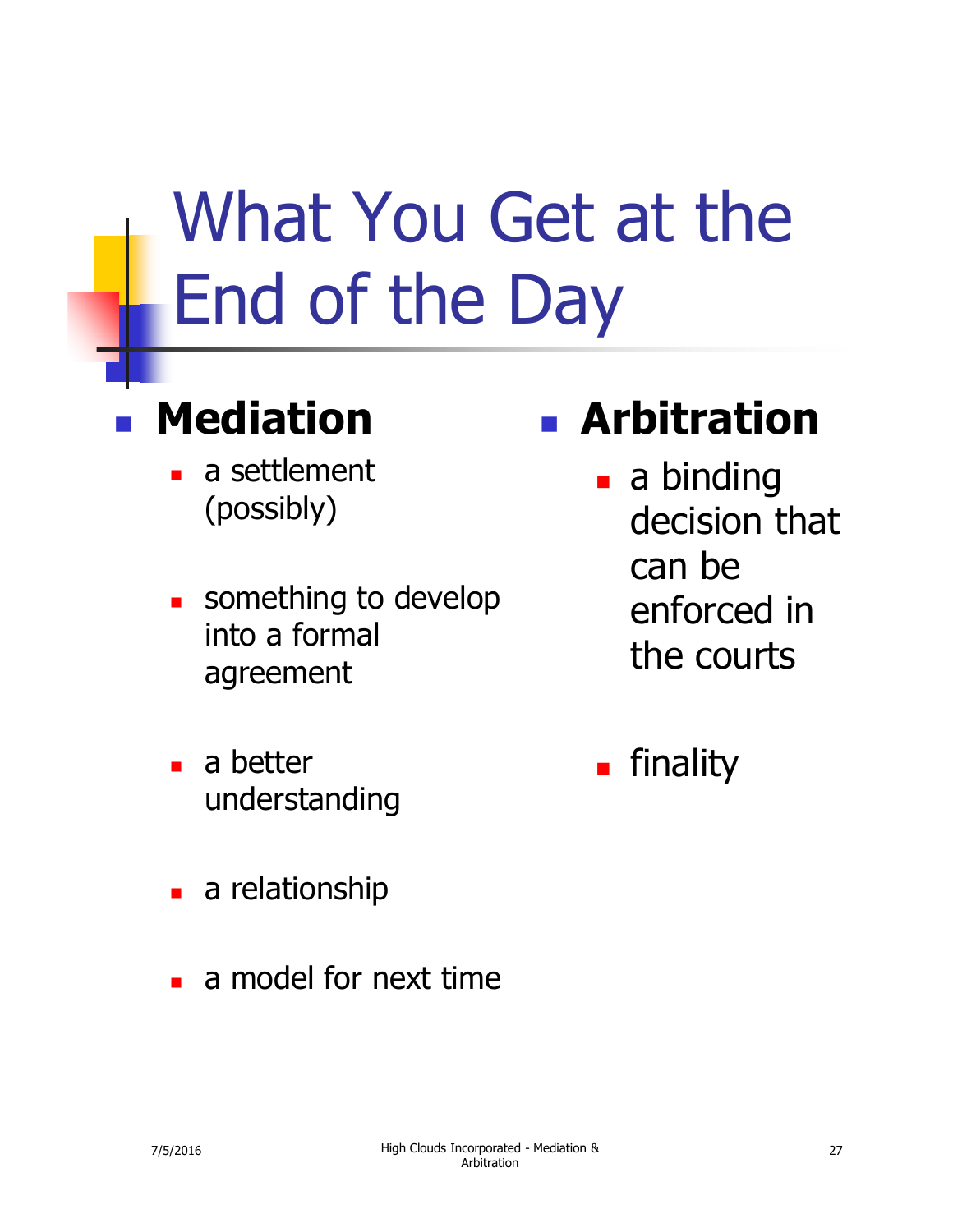## Where Are These Used?

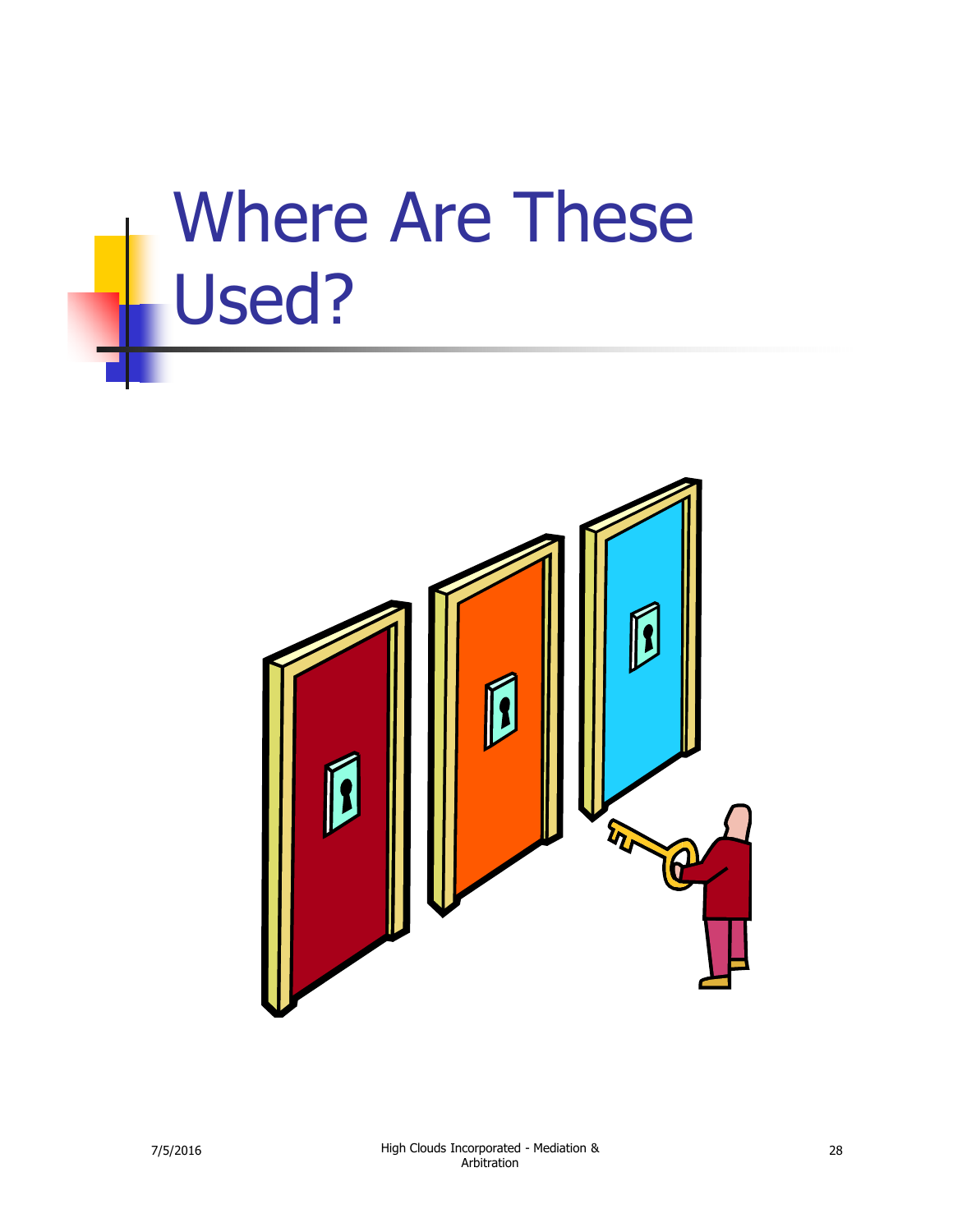## Where is Mediation or Arbitration Used?

- **Labour and employment** statute, contract, consensual
- **Property condominium,** construction, purchase & sale, renovation
- **Business leases, franchise** agreements, contracts (customers and suppliers)
- **Technology**
- **Patents and Trademarks**